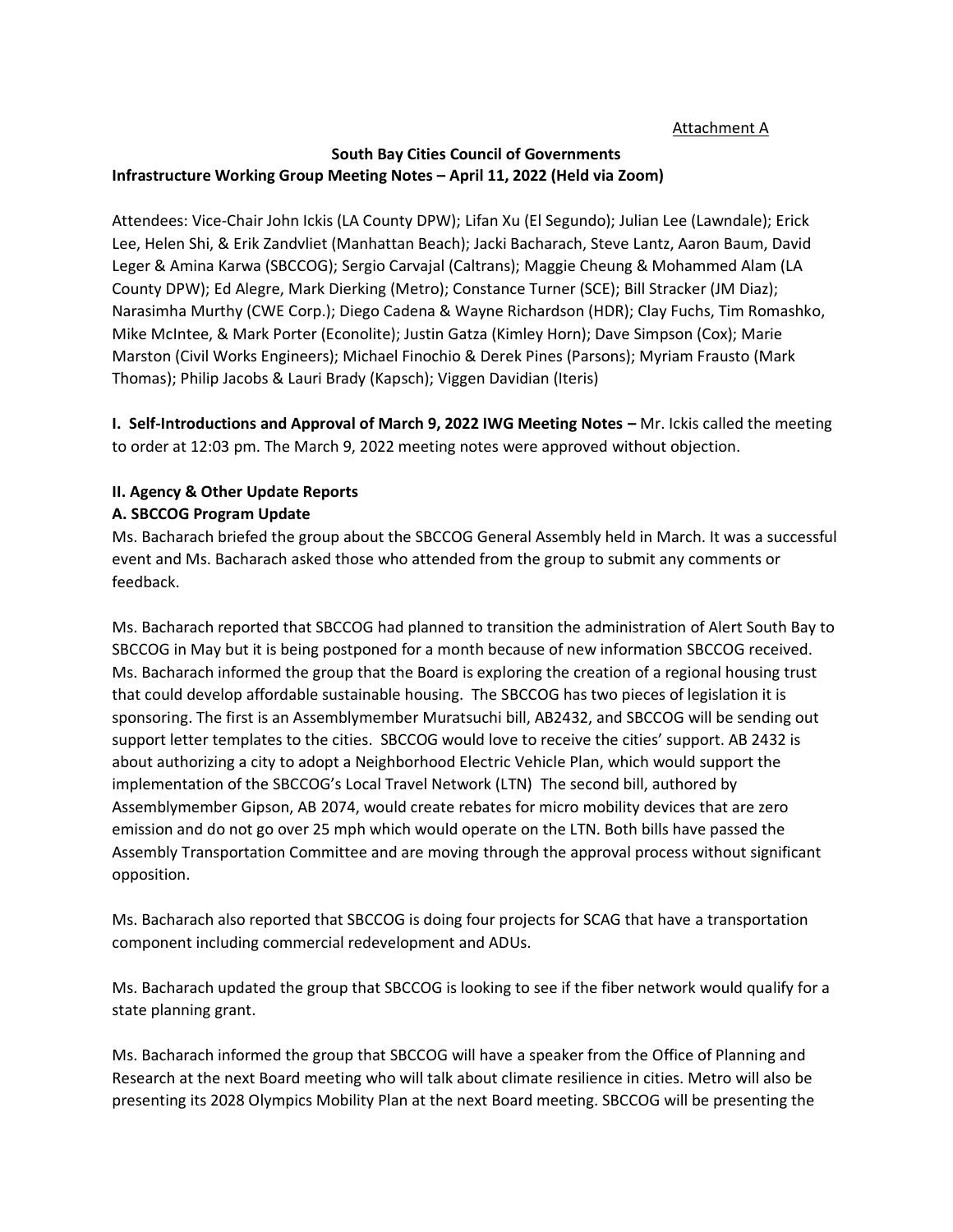2022-2023 SBCCOG Work Program.

#### **B. L.A. County DPW – South Bay Traffic Forum Update**

Mr. Ickis announced that the name of the Centracs system has been changed to 'County Centracs System for South Bay Cities'. Meetings will take place this month to establish server-to-server connections with Torrance and Redondo Beach. They will also discuss IEN at those meetings. A few minor updates were provided for TSS projects. Imperial Hwy moved on to the fifth submittal. Rosecrans Ave East has moved on to fourth submittal with the final base plan. Rosecrans Ave West has moved on to third submittal base plans. The full report is available online here: [https://southbaycities.org/wp](https://southbaycities.org/wp-content/uploads/2021/11/HANDOUT_ITS-TSSP-status-April-2022-final.pdf)[content/uploads/2021/11/HANDOUT\\_ITS-TSSP-status-April-2022-final.pdf](https://southbaycities.org/wp-content/uploads/2021/11/HANDOUT_ITS-TSSP-status-April-2022-final.pdf)

#### **C. L.A. Metro Updates**

#### **1. L.A. Metro Board Actions**

Mr. Dierking reported that for the C Line (Green Line) extension to Torrance, Metro has been holding walking tours since March for the public with pretty good attendance.

Mr. Lantz reported that Metro Board has been involved in a series of Board staff workshops on the upcoming budget. The next three years will be very difficult for Metro because of operating costs and an aggressive capital program that will require them to issue bonds. There will be a shortfall of about a billion dollars by 2024.

#### **2. Metro TAC & Streets and Freeway Subcommittee Actions**

No updates for the Metro TAC.

Mr. Zandvliet reported that the Freeway Subcommittee had a meeting on March 17. Metro staff reported that the enforcement of bus-only lanes is now in effect. The ATP grant cycle is now active: project applications are due June 15; the applications must include a safety plan. There will be a statewide and a subsequent regional application period for the ATP grant. \$650 million dollars are available for this grant cycle.

#### **D. Caltrans South Bay Projects Update**

Mr. Carvajal shared to the group in the chat the SHOPP projects that are currently ongoing in the South Bay. The update that Mr. Carvajal gave at the Transportation Committee meeting earlier this week remains the same. The full project list is available here[: https://southbaycities.org/wp](https://southbaycities.org/wp-content/uploads/2021/11/HANDOUT_Caltrans-projects-update.pdf)[content/uploads/2021/11/HANDOUT\\_Caltrans-projects-update.pdf](https://southbaycities.org/wp-content/uploads/2021/11/HANDOUT_Caltrans-projects-update.pdf)

Caltrans and District 7 are going to CTC this May to get approved the 2022 SHOPP candidate projects and as soon as those are approved in the region Mr. Carvajal will share them with SBCCOG and the group. Mr. Carvajal will also share the 2024 SHOPP PID projects as soon as he has more information.

## **III. Measure M MSP Subregional Equity Program Guidelines & South Bay Commitments**

Mr. Lantz explained to the group that Attachment B is the letter Metro has sent to SBCCOG. The SBCCOG Board wants to reiterate its commitment to work with Metro to ensure the construction of the CLAX line is not delayed further and that the Centinela Grade Separation Project is delivered in a timely